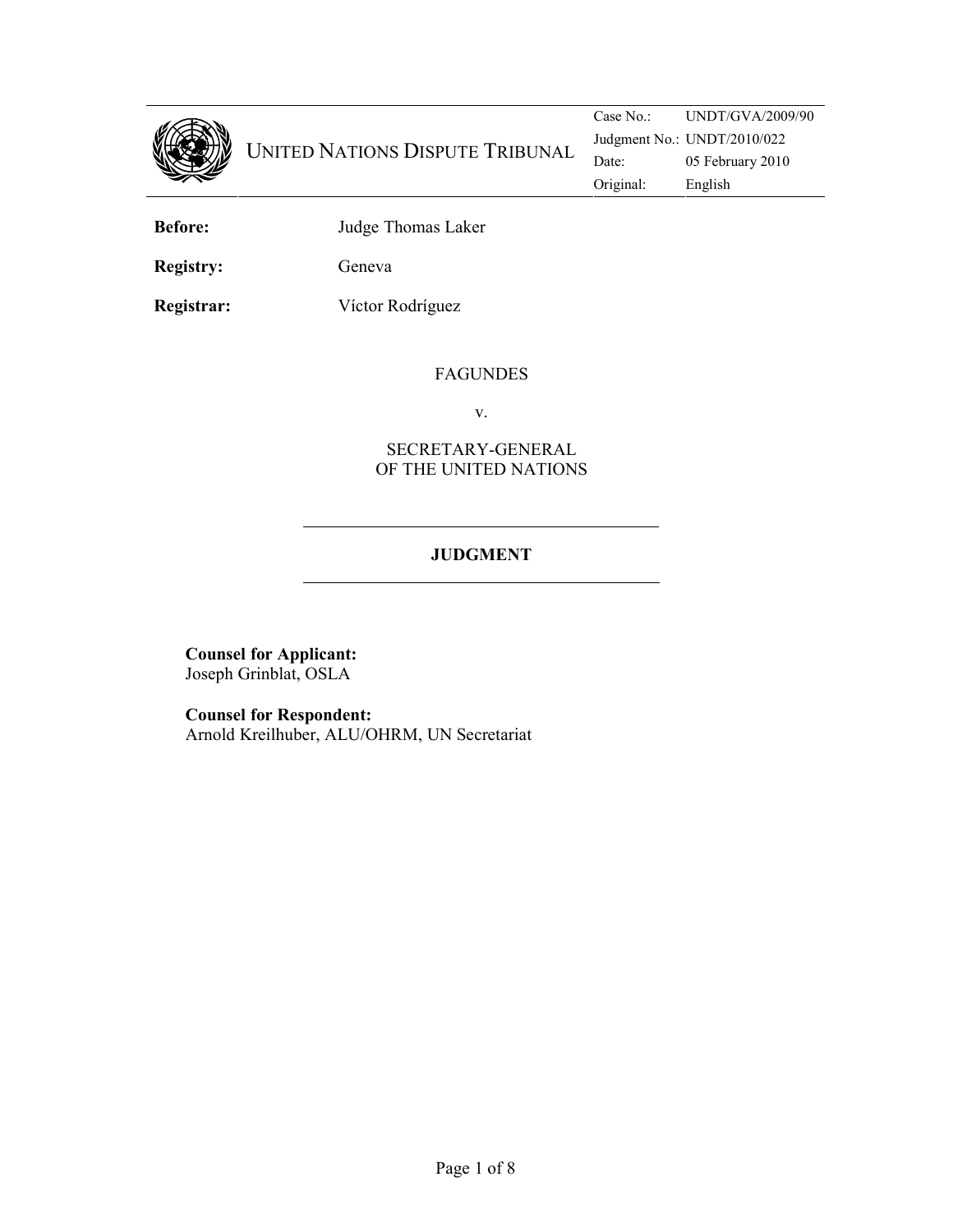#### The issues

1. In an application filed before the United Nations Dispute Tribunal (UNDT) on 12 November 2009, the Applicant contests the rejection of her appeal before the United Nations Administrative Tribunal (UNAT), as per Judgement No. 1525, rendered on 31 July 2009.

### Facts

2. The Applicant entered service of the United Nations in November 2000 on a fixed-term appointment, as a Radio Producer in the Department of Public Information, UN Secretariat, at the P-3 level. On 26 October 2004, she joined the office of the Global Programme of Action of the United Nations Environment Programme (GPA/UNEP) in The Hague, on a one-year fixed-term appointment as a P-3 Programme Officer.

3. The Applicant was on sick leave from 8 August to 17 November 2005. There was disagreement between the Applicant and the Respondent on the certification of this period of sick leave.

4. On 23 September 2005, the Applicant requested the Nairobi Joint Appeals Board (JAB) to suspend action on the Administration's decision not to renew her contract due to performance concerns. Having found that the decision in question was vitiated by several irregularities in the appraisal process, the JAB recommended suspension of action pending the completion of the PAS rebuttal process. The Secretary-General informed the Applicant of his decision to accept such recommendation on 24 October 2005.

5. After the Rebuttal Panel upheld the Applicant's performance appraisal and upon expiration of her contract, she was separated effective 31 December 2005. The Applicant requested that a Medical Board be convened to review her sick leave entitlements for the period 8 August to 17 November 2005. She submitted a formal request therefor on 7 January 2006.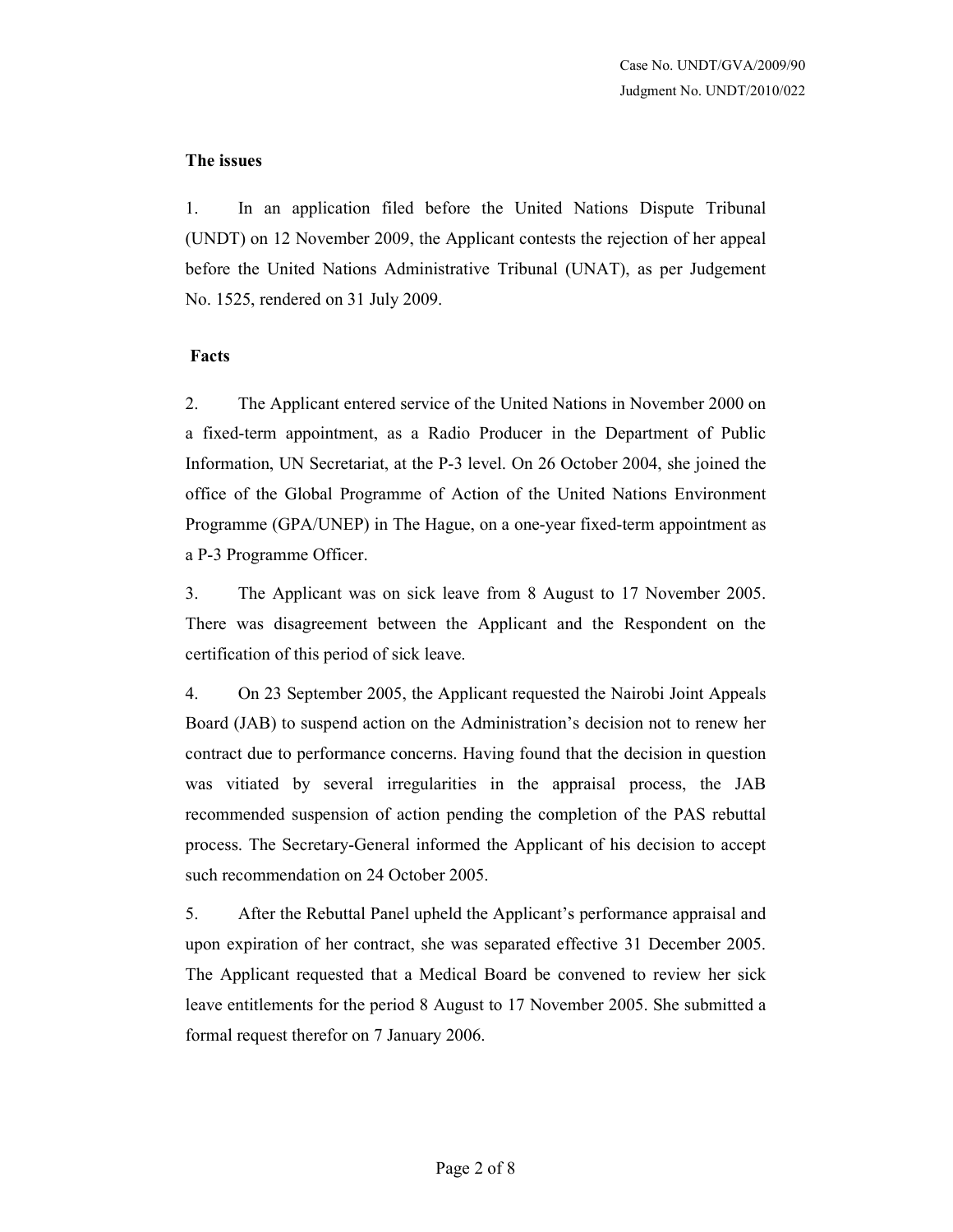6. A number of exchanges took place on the composition of the Medical Board, in the course of which the Applicant claims to have rejected the inclusion in it of the doctor ultimately selected as its third member.

7. The Applicant was notified, on 27 April 2006, that the Medical Board had certified the period from 8 August to 7 September 2005, but that the remaining balance (8 September to 17 November 2005) was not certified. On 8 June 2006, the Applicant received her final payment. On 17 August 2006, she requested a copy of the Medical Board's report. The Administration answered on 21 August 2006 that such documents were considered confidential in nature and only the resulting decision was communicated to the concerned staff member. This was reiterated by e-mail of 8 September 2006.

8. On 20 September 2006, the Applicant requested administrative review concerning the "violation of due process and harassment" against her.

9. On 30 January 2007, upon receipt of a statement of appeal by the Applicant, the Nairobi JAB advised her counsel that it was not competent to review Medical Board decisions and suggested a direct appeal to UNAT.

10. On 22 February 2007, the Applicant filed an application with UNAT. On 31 July 2009, UNAT issued Judgement No. 1466 (2009), rejecting such application in its entirety as time-barred.

11. On 12 November 2009, the Applicant filed her application with UNDT. In reply, the Respondent submitted a motion for dismissal of the application on 23 December 2009, followed by the Applicant's comments thereon, dated 1 January 2010.

#### Parties' Contentions

12. The Applicant's main contentions are as follows:

a. The judgement of UNAT is based on a misstatement of the facts of the case. UNAT justifies the rejection of her application by saying that she "was notified on 27 April 2006 of the ruling of the Medical Board, which decision she appealed against. The Application to the Tribunal was filed on 22 February 2007, well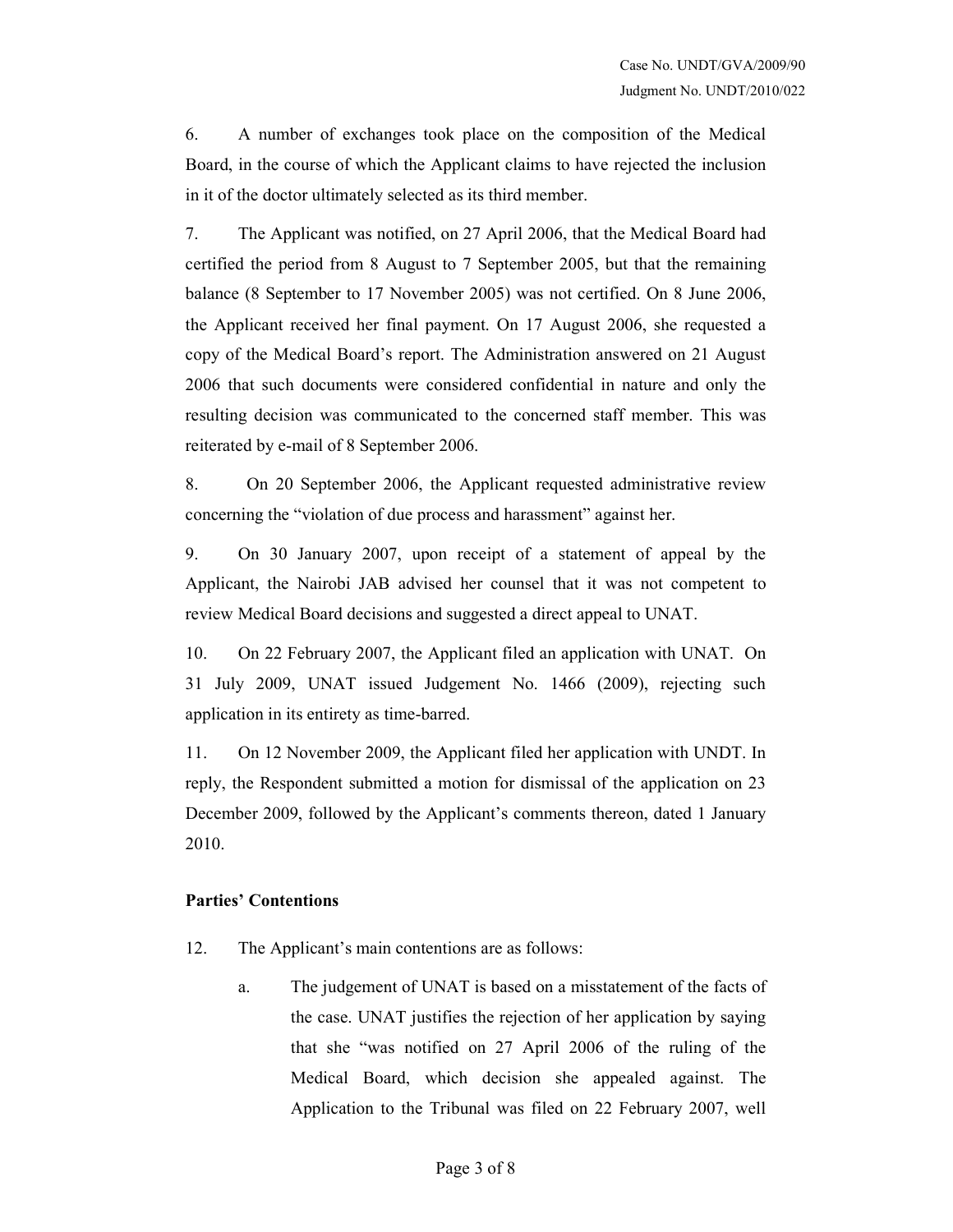beyond the time limit of article 7.3. Accordingly the Application is time-barred." In reality, the application to UNAT was not an appeal against the decision of the Medical Board, but an appeal against the decision to deny her a copy of its report, which was a violation of the Applicant's due process rights;

- b. The Applicant took all necessary steps in order to contest this decision according to the rules and in due time;
- c. UNAT has no excuse for this gross mistake on the facts, since the Applicant stated in her pleas that she requested the Tribunal to find, on the merits, that she had been the victim of a violation of due process, and to order that the Applicant should be given a copy of the report of the Medical Board, with no mention of appealing the decision of the Board. Furthermore, this was the follow-up of a similar appeal before the JAB;
- d. This application to UNDT is, stricto sensu, not an appeal but a request for revision of the judgement in question that would have been submitted to the old UNAT if the latter had still been in existence. Given UNAT disappearance, it is up to UNDT to take up the case for revision;
- e. Article 12 of the UNAT Statute provided that "the applicant may apply … for a revision of a judgement on the basis of the discovery of some fact of such a nature as to be a decisive factor…". While referring to facts unknown to the Tribunal, the logic of it applies even more to facts known to, but ignored by, the Tribunal;
- f. The same article also foresees that errors arising from omission may be corrected by the Tribunal. UNAT made a gross error in omitting to see that this was an appeal against the decision to deny the Applicant a copy of the report of the Medical Board;
- g. On the substance, it is obvious that the Applicant's submission to UNAT was made within the prescribed time limits, and should not have been rejected as being time-barred;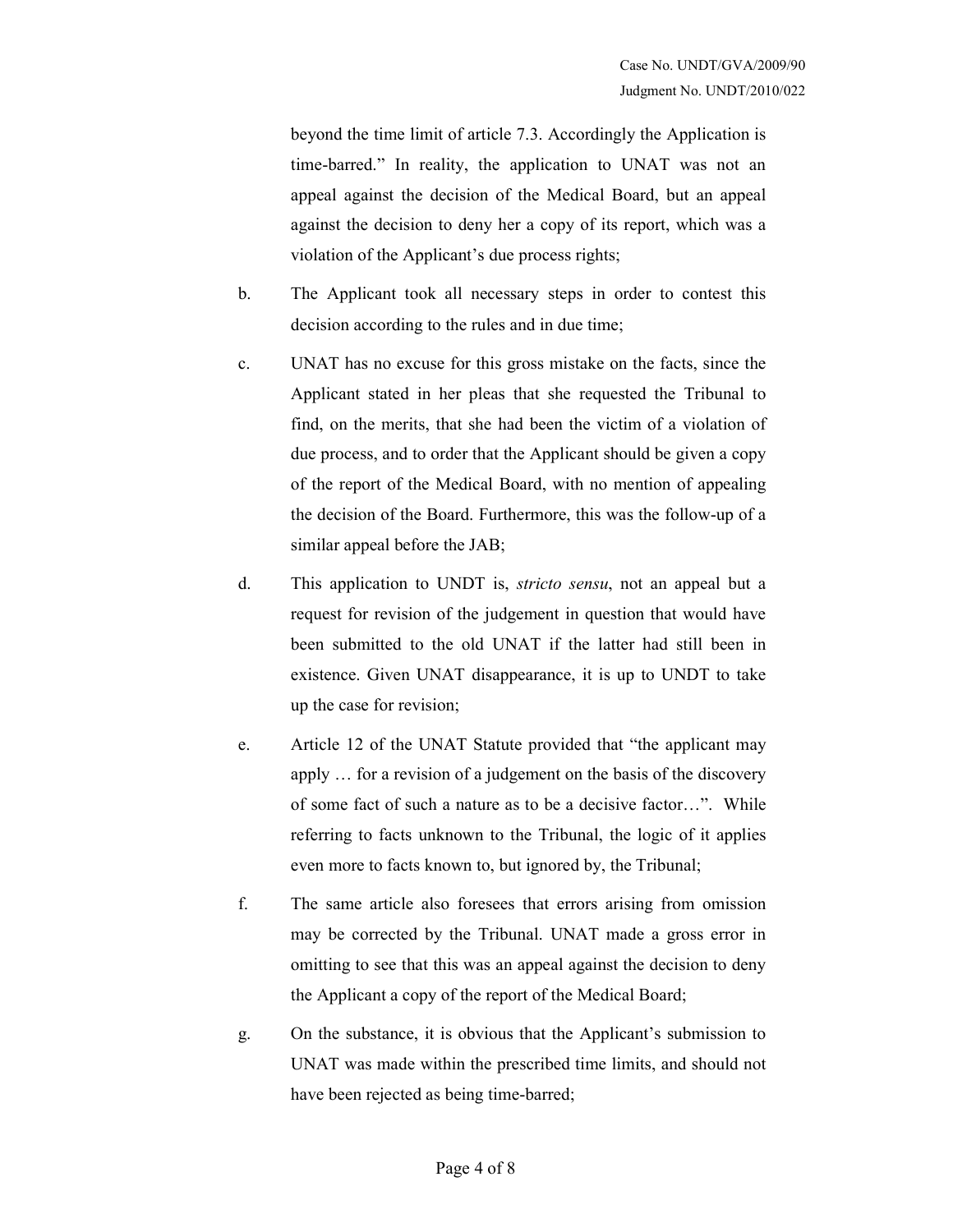- h. On the procedure, there is nothing in UNAT statutes that forbids the revision of a judgement if it is discovered that a gross error on the facts was made. Furthermore, Article 26 of the Rules of UNAT set out that "[a]ll matters which are not expressly provided for in the present rules shall be dealt with by decision of the Tribunal upon the particular case";
- i. Moreover, the possibility for revision of a UNAT judgement has been recognized in its case-law, under certain circumstances, and UNESCO General Conference, in its  $30<sup>th</sup>$  session, recommended that this possibility be developed;
- j. Based on all that precedes, the Applicant requests that UNDT,
	- (i) Find the application at hand receivable;
	- (ii) Find that her application to UNAT was receivable;

(iii) Proceed to render a judgement on the substance of the application as presented to UNAT on 22 February 2007. In this connection, she reiterates her requests to be given a copy of the report of the Medical Board, to be paid the 46 days of sick leave that were not approved by the Medical Board, to be awarded an indemnity of two years salary as damages for the harassment and violation of due process of which she has been the victim and their consequences.

- 13. The Respondent's main contentions are the following:
	- a. The application under review is not receivable;
	- b. The contested decision is Judgement No. 1466, the judgement rendered by UNAT in Case No. 1525. As per article 11 of its Statute, judgements of the UNAT are "final and without appeal";
	- c. UNDT is not competent to hear appeals against judgements rendered by UNAT as these judgements do not fall under the purview of article 2 of its statute. In accordance with article 2, paragraph 7 (b), of the statute, only if a case was transferred from UNAT, is UNDT competent to hear and pass judgement on it. In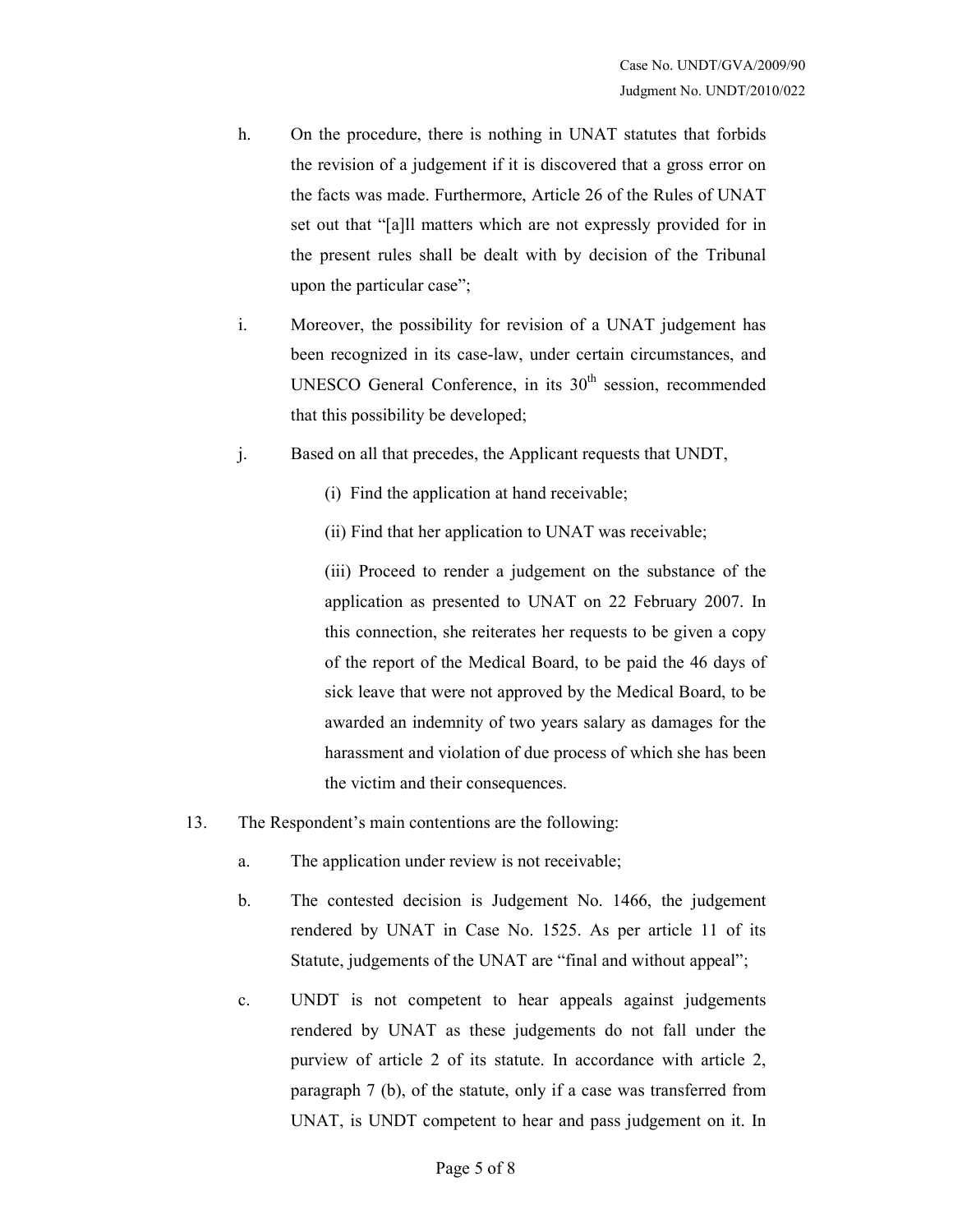the instant case, UNAT has rendered a judgement, which does not qualify under any of the sections of article 2 as a subject matter that is open to review by UNDT;

d. In light of these considerations, the Respondent requests that the Tribunal dismiss the present case in its entirety.

### Considerations

14. The material scope of the Tribunal's jurisdiction is defined in article 2 of the UNDT statute. Under its paragraph 1, UNDT may consider applications against "an administrative decision" allegedly contrary to the terms of appointment or the contract of employment of the concerned staff member. The Tribunal's competence is thereby circumscribed to "administrative decisions". The notion of "administrative decision" may be disputable. On the one hand, the Tribunal has upheld a well-established definition (see Judgments UNDT/2009/077, Hocking, Jarvis, McIntyre, paragraph 44, and UNDT/2009/086, Planas, paragraph 10, referring to Judgement No. 1157, Andronov (2004)). On the other hand, it has been said that there may be no precise and limited definition of this concept (see UNDT/2010/018, d'Hellencourt, paragraph 40). Some find unnecessary to understand it in any special or technical sense (see Order No. 19 (NY/2010), Wasserstrom, paragraph 28). But, at least, it is beyond question that administrative decisions must by essence be taken by the Administration.

15. In the present case, however, the decision challenged is a judgement issued by UNAT, i.e. a jurisdictional body. In other words, it is a judicial decision, as opposed to an administrative one, and, as such, it does not fall within the competence of UNDT.

16. Pursuant to paragraph 7 of the same article 2, the Tribunal is competent, as a transitional measure related to the change of justice system effective 1 July 2009, to review cases "transferred to it from the United Nations Administrative Tribunal". This provision is to be read in conjunction with paragraph 45 of General Assembly resolution 63/253 and with section 4.2 of ST/SGB/2009/11, Transitional measures related to the introduction of the new system of administration of justice, which provide respectively that "all cases from the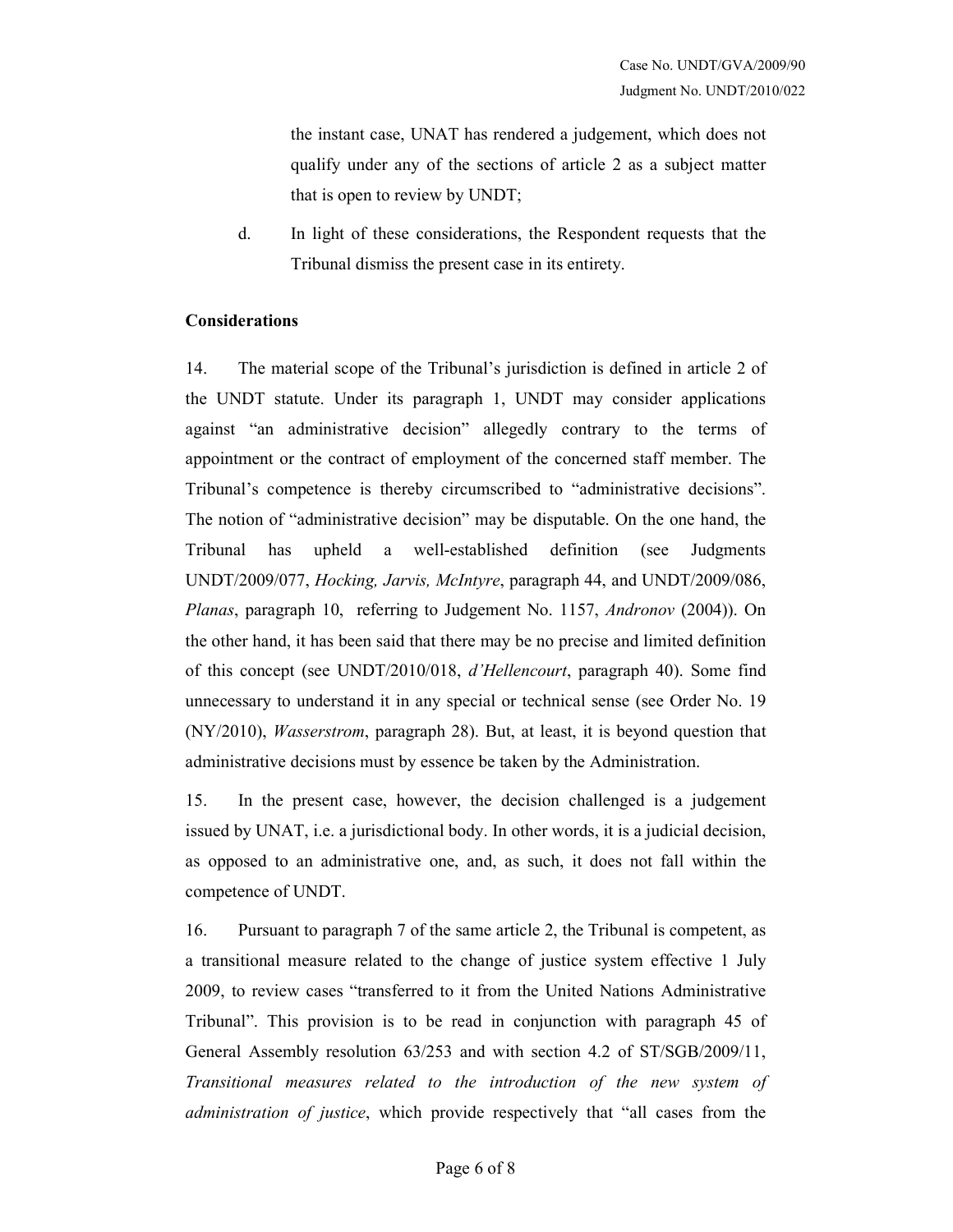United Nations and separately administered funds and programmes pending before the United Nations Administrative Tribunal shall be transferred to the United Nations Dispute Tribunal, as from the abolishment of the United Nations Administrative Tribunal", and that "… [c]ases not decided by the United Nations Administrative Tribunal by 31 December 2009 will be transferred to the United Nations Dispute Tribunal as of 1 January 2010".

17. There is no doubt, in light of the above-cited provisions, that the Tribunal's competence covers cases still pending before UNAT at the time of its abolishment, but not those on which judgement had already been passed at that point. The Applicant's case by no means could be deemed to be still pending before UNAT, inasmuch as UNAT already decided upon it by Judgement No. 1466. It follows that UNDT is not competent to examine the application at hand by virtue of the aforementioned transitional measures.

18. Having determined that the present application does not fall within the Tribunal's purview according to article 2 of its statute, it is appropriate to stress that Judgement No. 1466 (2009) - like all UNAT judgements - was final and without appeal, as expressly provided by article 11 of the UNAT Statute. The case in question was the object of a judgement by the last instance of the justice system in force over the entire period when it was lodged, considered and disposed of, and must accordingly be regarded as res iudicata.

19. Yet, the Applicant submits that she does not seek appeal, but revision of the UNAT decision, this being an avenue that would have been available to her – subject to the statutory conditions – had the old system remained in place, despite a final and non-appealable decision having been issued on the matter.

20. Article 12 of the UNAT Statute, indeed, allowed an Applicant to apply for UNAT to revise one of its judgements, provided that "some fact of such a nature as to be a decisive factor" had been discovered. The Applicant further argues that, since UNAT is no longer in a position to receive any request, it is for UNDT, as its successor, to consider such an application.

21. This contention does not have any legal basis. As a matter of law, the Tribunal's mandate was defined by the General Assembly in its resolution 63/253 and the UNDT statute, and it is plain from their wording that the power to revise